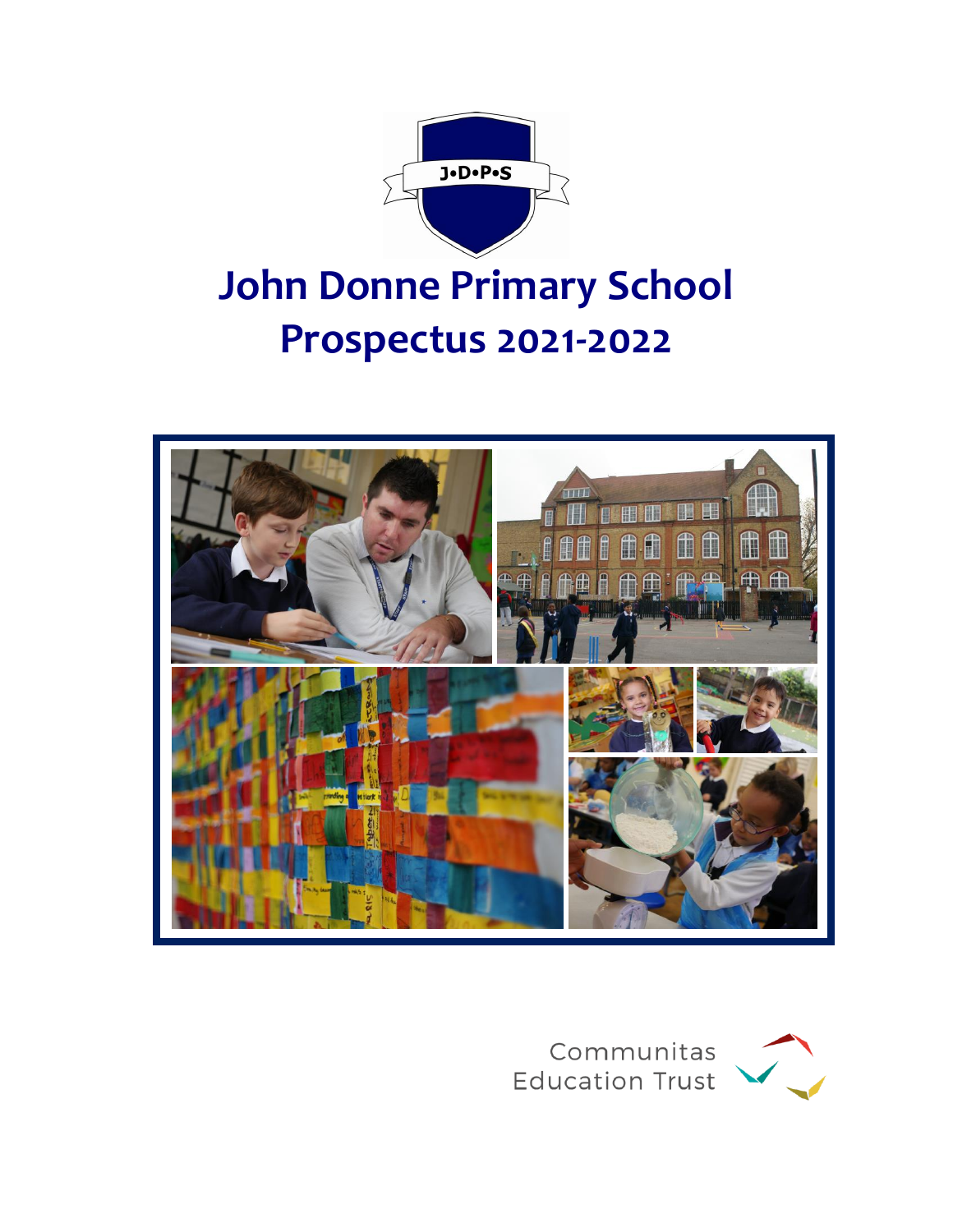# **Contents**

| Ultimate Sports Club (USC) After School Club 5 |  |
|------------------------------------------------|--|
|                                                |  |
|                                                |  |
|                                                |  |
|                                                |  |
|                                                |  |
|                                                |  |
|                                                |  |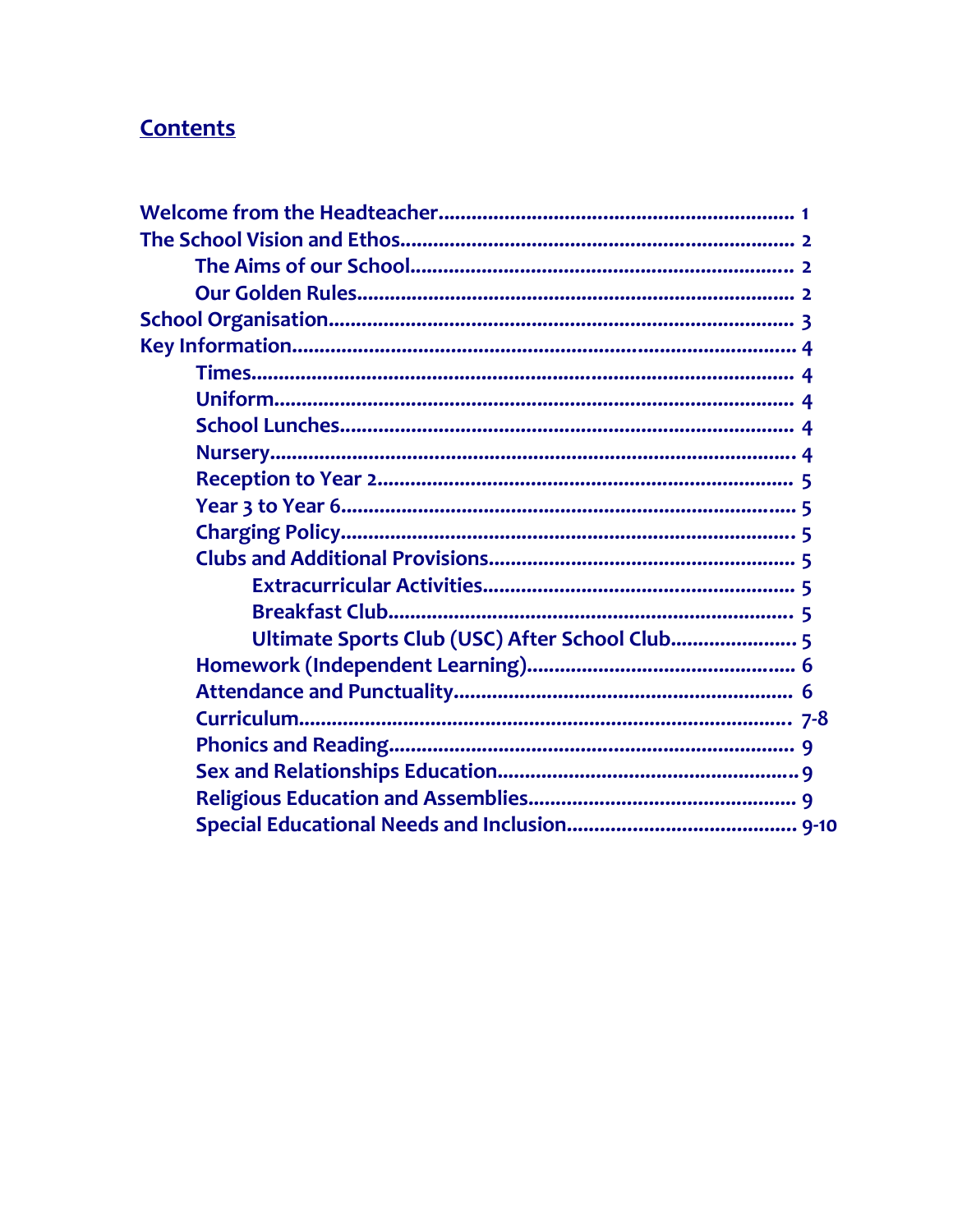# **Welcome from the Headteacher**

We welcome new parents and children to our school and hope you will enjoy your years as part of this school community.

The school prospectus contains much of the key information that you will want to know about the school and we hope that you will find it useful.

John Donne Primary School is a place where we expect and encourage all pupils to thrive educationally, socially and emotionally.

Please contact the school if there is anything else you need to know or wish to discuss. We are always ready to meet with parents or carers. A telephone call to the office is the best way to arrange an appointment.



**Jo Rooney Headteacher**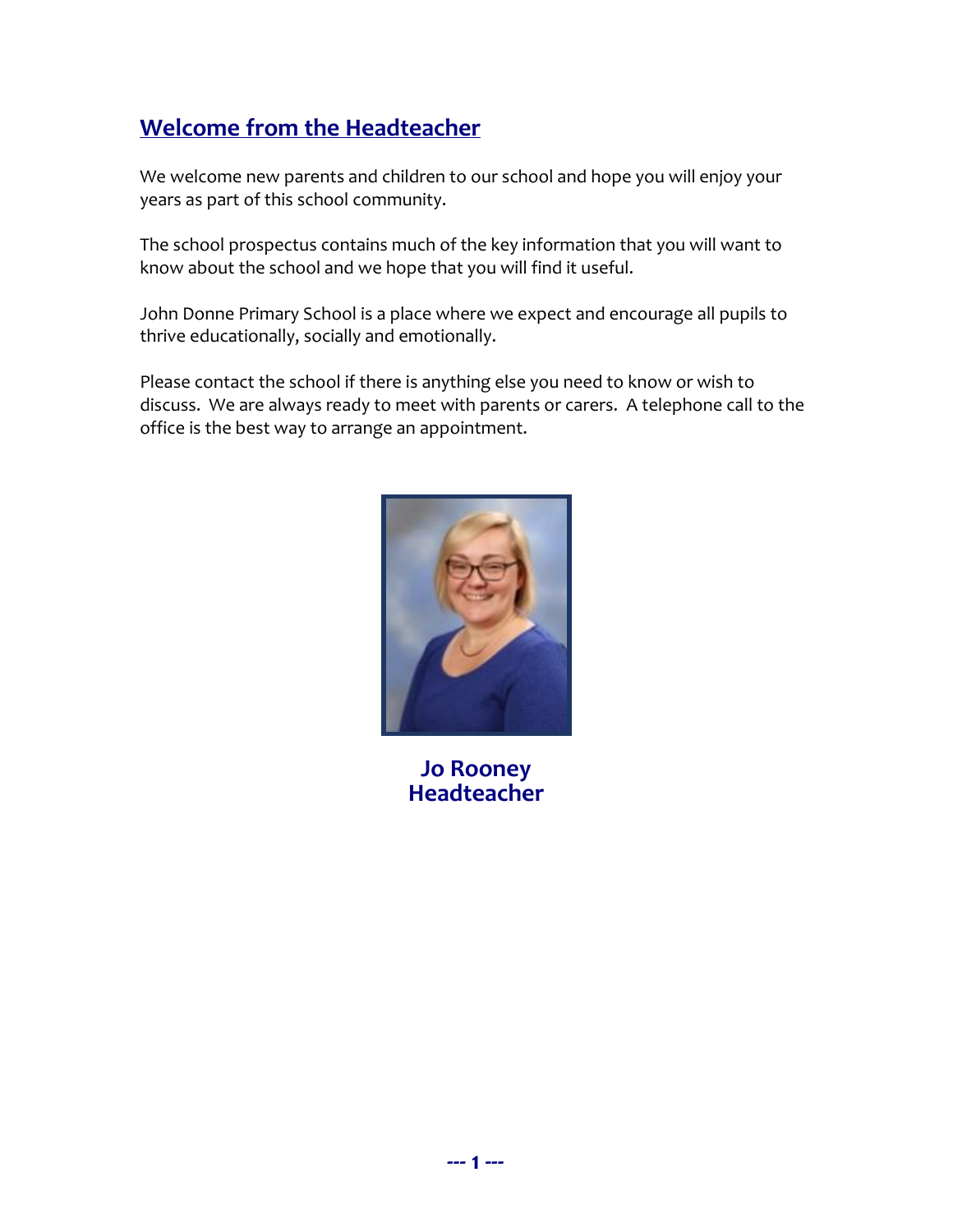# **The School Vision and Ethos**

Our 'Vision Statement' has been agreed by the Governing Body and represents a picture of how the school will develop and grow in future years. These aspirations are shared with our key stakeholders and are reviewed regularly to ensure that this vision for the future reflects the ever-changing world of education, the needs of our pupils and their families and the community we serve.

John Donne Primary School will:

- become a Centre of Excellence;
- develop as a local 'Hub' that provides a range of extended and complementary services to include Health, Art and Culture;
- further extend its links and reputation locally, nationally and internationally as part of a network that shares and supports effective practice;
- develop as a 'Training Centre' in order to provide a range of educational training facilities;
- be developed as an 'environmentally friendly' enterprise and promote sustainability in all its work.

Our vision is that John Donne Primary School will act as a positive catalyst for change and improvement, working with all its partners.

## **The aims of our school**

The aims of our school are to enable all pupils:

- to improve on their previous best;
- to be happy in school and to find pleasure in learning;
- to live in an ethos of fairness, honesty and mutual respect among all members of the school community;
- to develop self-discipline and a positive self-image;
- to be prepared for the next stage in their academic career and for life.

# **Our Golden Rules**

We are gentle – we don't hurt others We are kind and helpful – we don't hurt anyone's feelings We listen – we don't interrupt We are honest – we don't cover up the truth We work hard – we don't waste our own or other's time We look after property – we don't waste or damage things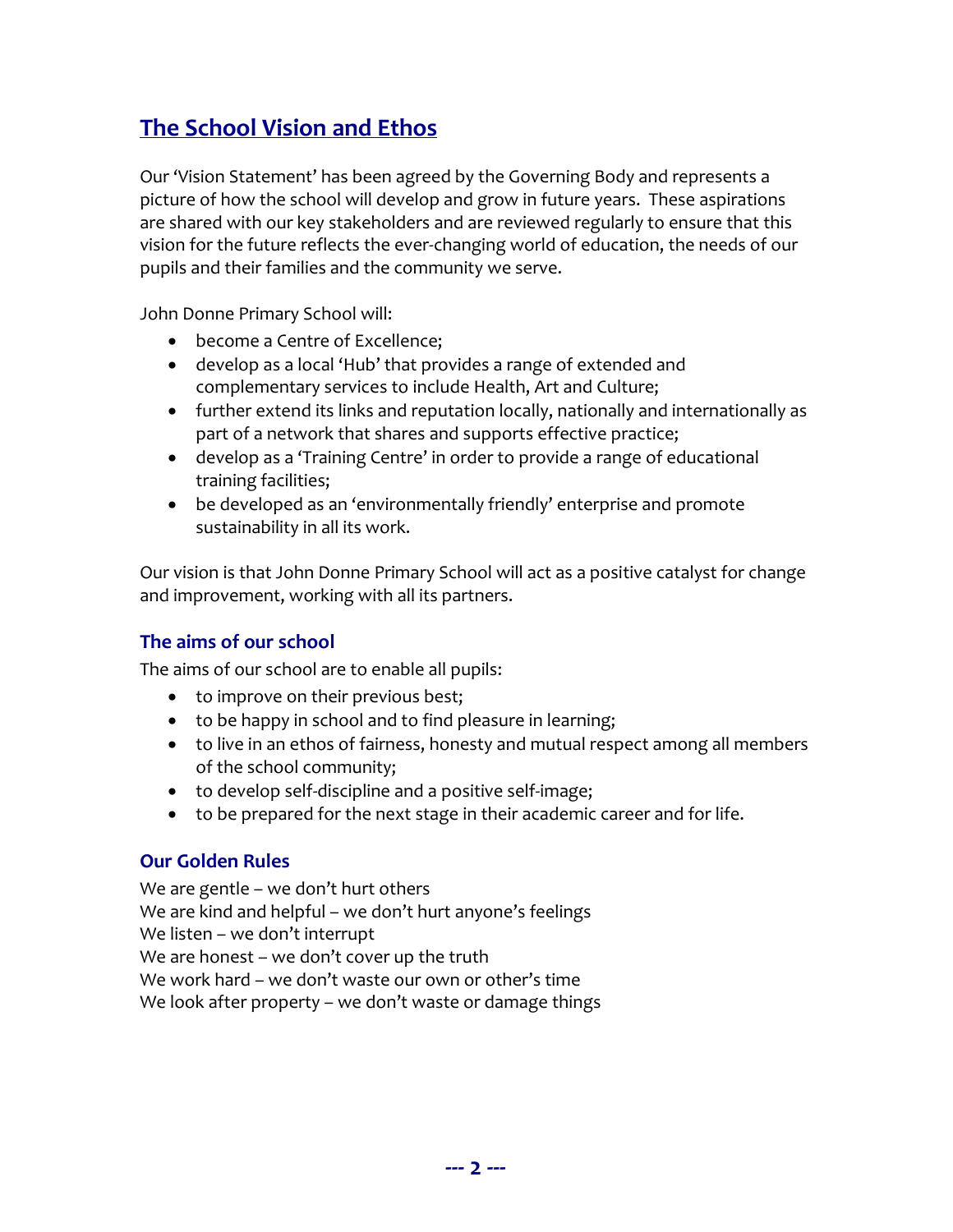# **School Organisation**

John Donne Primary School is an academy within the Communitas Education Trust (CET), which is based in Southwark. The admitting body is the academy trust.

**John Donne Primary School Woods Road Peckham London SE15 2SW**

**Telephone: 020 7639 0594 Email: [office@jdacademy.org.uk](mailto:office@jdacademy.org.uk) (Further information can also be found at [www.jdacademy.org.uk](http://www.jdacademy.org.uk/) and [www.communitaseducation.co.uk\)](http://www.communitaseducation.co.uk/)**

We are accessible by train from London Bridge/Victoria via BR Queens Road Peckham. Station and by several bus routes including routes 35, 36, 171, 37, 63 and 12.

The school is a two form entry Primary School, which can take up to 60 children in each year group except Nursery where we have 45 full time places.

We have 4 classes in Key Stage 1, which covers children aged 5-7. We have 8 classes in Key Stage 2, which covers children aged 7-11.

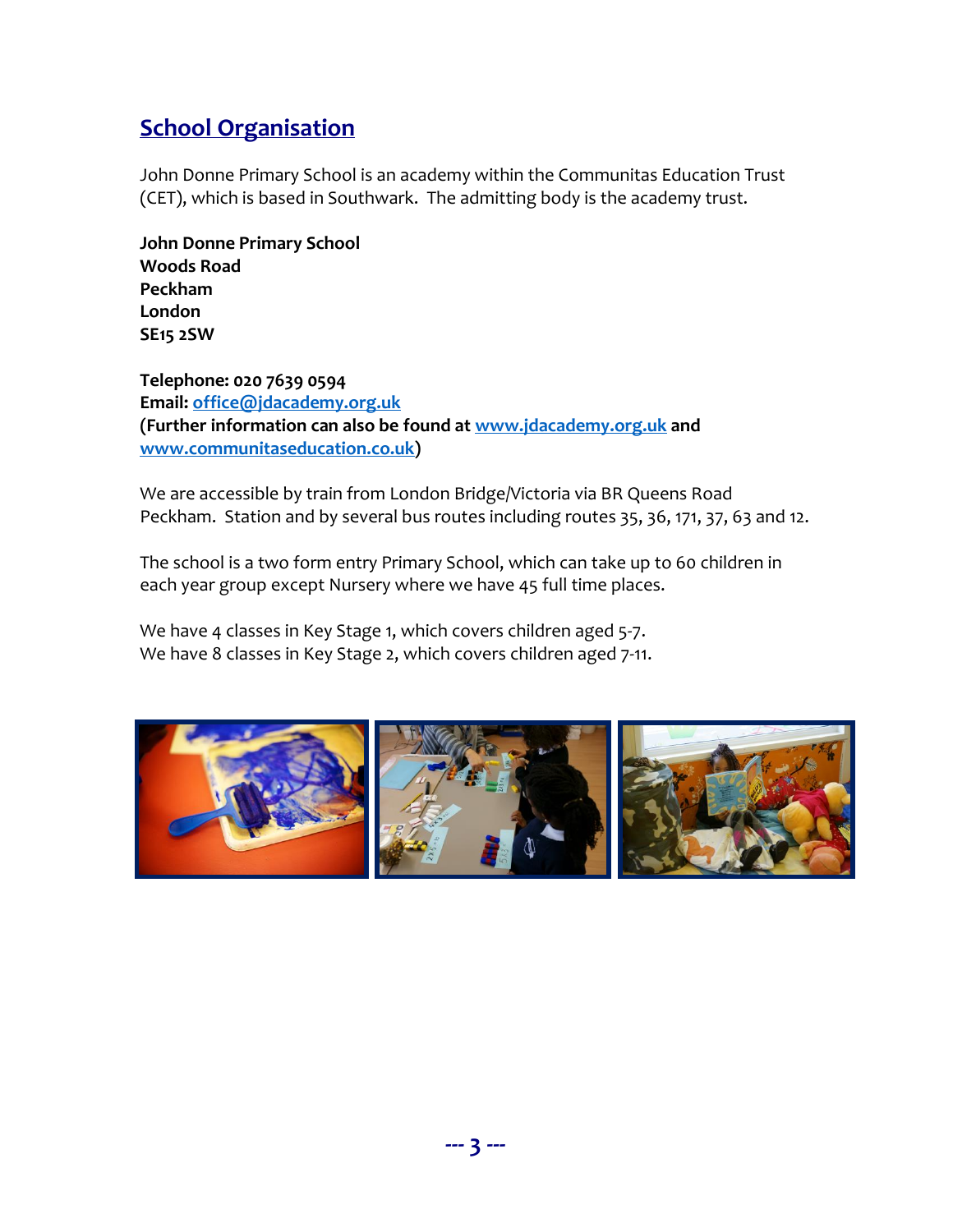# **Key Information**

## **Times**

School starts at 8:50am. The school gates open at 8.45am and all children go straight to their classes.

School ends at 3:15pm. It is vital that parents and carers are on time to collect their children.

## **Uniform**

Our school uniform is as follows:

- Navy blue jumper or cardigan with the school logo printed on it (available from A P T Clothing, 26A Rye Lane, Peckham, SE15 5BS or online at [www.yourschooluniform.com\)](http://www.yourschooluniform.com/)
- Plain white polo shirt
- Navy or black trousers, shirt or dress
- Black shoes

For PE, children are expected to wear logo-free sportswear and trainers. In the winter children are allowed to wear logo-free tracksuits.

All new starters at John Donne will receive a free backpack which needs to be brought into school every day. If the backpack is lost, it will need to be replaced by purchasing it online at [www.yourschooluniform.com.](http://www.yourschooluniform.com/)

# **School lunches**

At John Donne we have an in-house catering team that cook fresh, healthy meals for the whole school on a daily basis. All our food is halal and is suitable for most dietary requirements, including vegetarian options. Fresh fruit and a salad bar is available each day.

We like to encourage all children to have our school dinners, but if you prefer to provide a packed lunch for your child we ask that it follows the healthy packed lunch guidelines. For more information on this please see our school website: [www.jdacademy.org.uk/healthyschoolpackedlunches.](http://www.jdacademy.org.uk/healthyschoolpackedlunches)

## **Nursery**

Children get Local Authority funded Free Healthy School Meals (FHSM), hence there is no cost to parents.

**--- 4 ---**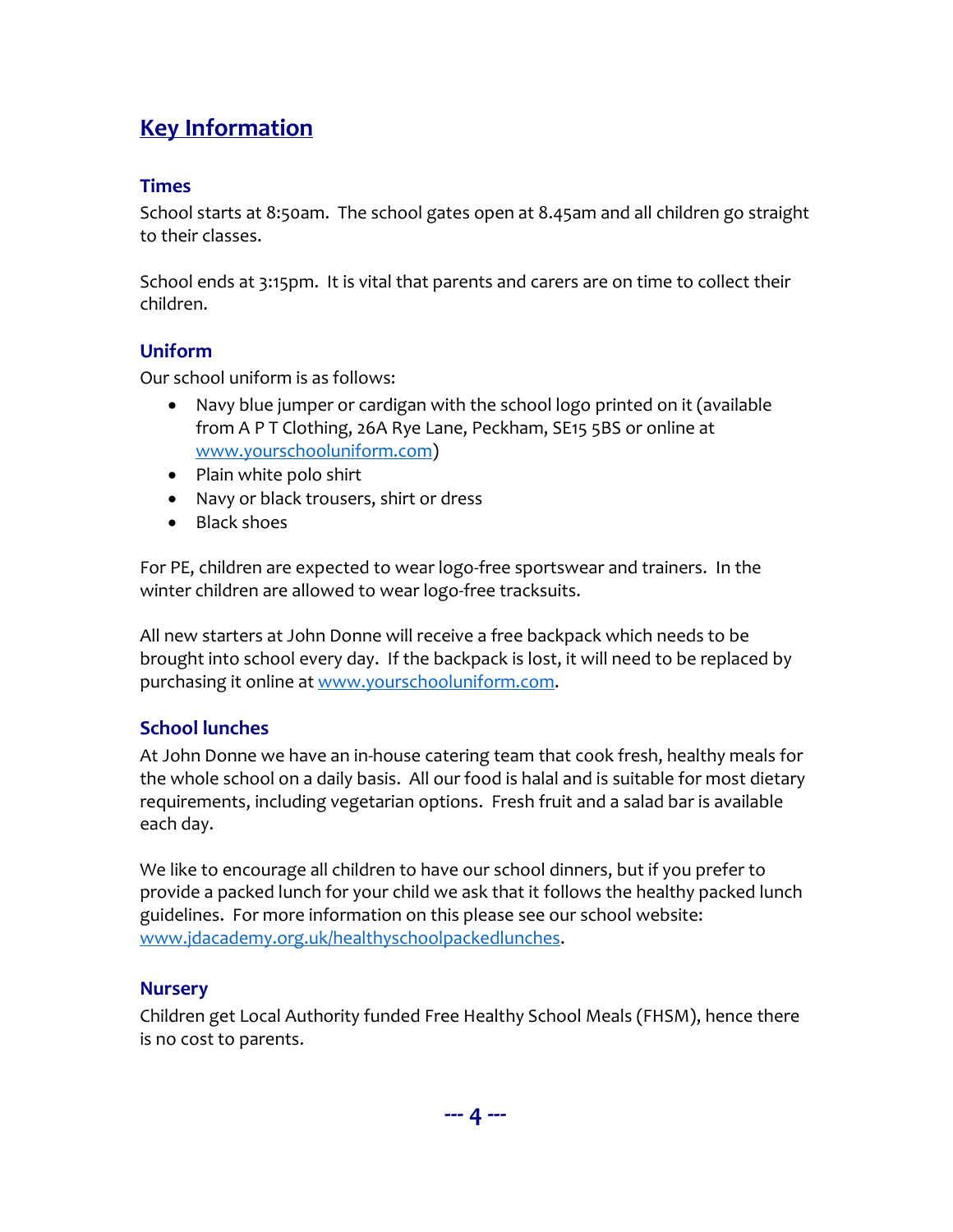#### **Reception to Year 2**

Children get funded by the government Universal Infant Free School Meals (UIFSM), hence there is no cost to parents.

#### **Year 3 to Year 6**

Children get Local Authority funded Free Healthy School Meals (FHSM), hence there is no cost to parents.

#### **Charging Policy**

Generally, the only charge for parents or carers is for additional activities such as music tuition or school journey (usually up to 5 nights). These charges will be discussed with you as and when the activity is offered.

We do ask for voluntary contributions towards the cost of educational trips and visits, again you will be informed as and when these arise.

#### **Clubs and Additional Provisions**

#### **Extracurricular activities**

We provide a variety of free after school extracurricular activities such as sports clubs, arts and crafts, language classes, ICT coding club and drama club. Each term the children who attended are changed to allow all children to take part throughout the year.

#### **Breakfast club**

Our breakfast club is run by school staff from 7:45am until 8:45am. Breakfast consists of a selection of healthy cereals, bagels and fruit juice. After eating, children have a selection of activities that cover all the different areas of play.

Breakfast club costs £2.50 per child per day.

#### **Ultimate Sport Club (USC) After School Club**

USC After School Club is run as an external activity club. Every day the children are offered different activities like gymnastics, dance, arts and crafts, cooking and multisport. These are not compulsory for the children; they can just enjoy free play if they wish. The goal of the club is to offer a fun and safe environment for the children to enjoy and give them an opportunity to try new sports and activities which they will enjoy.

The after school club runs from 3:15pm until 6:00pm and it costs £10.00 per child per day. There is a sibling discount rate of £7.50 for the youngest sibling. There are limited spaces in the club therefore, if you would like your child to attend please contact **Ricardo Gordon on mobile: 074 6397 8692 to check availability**.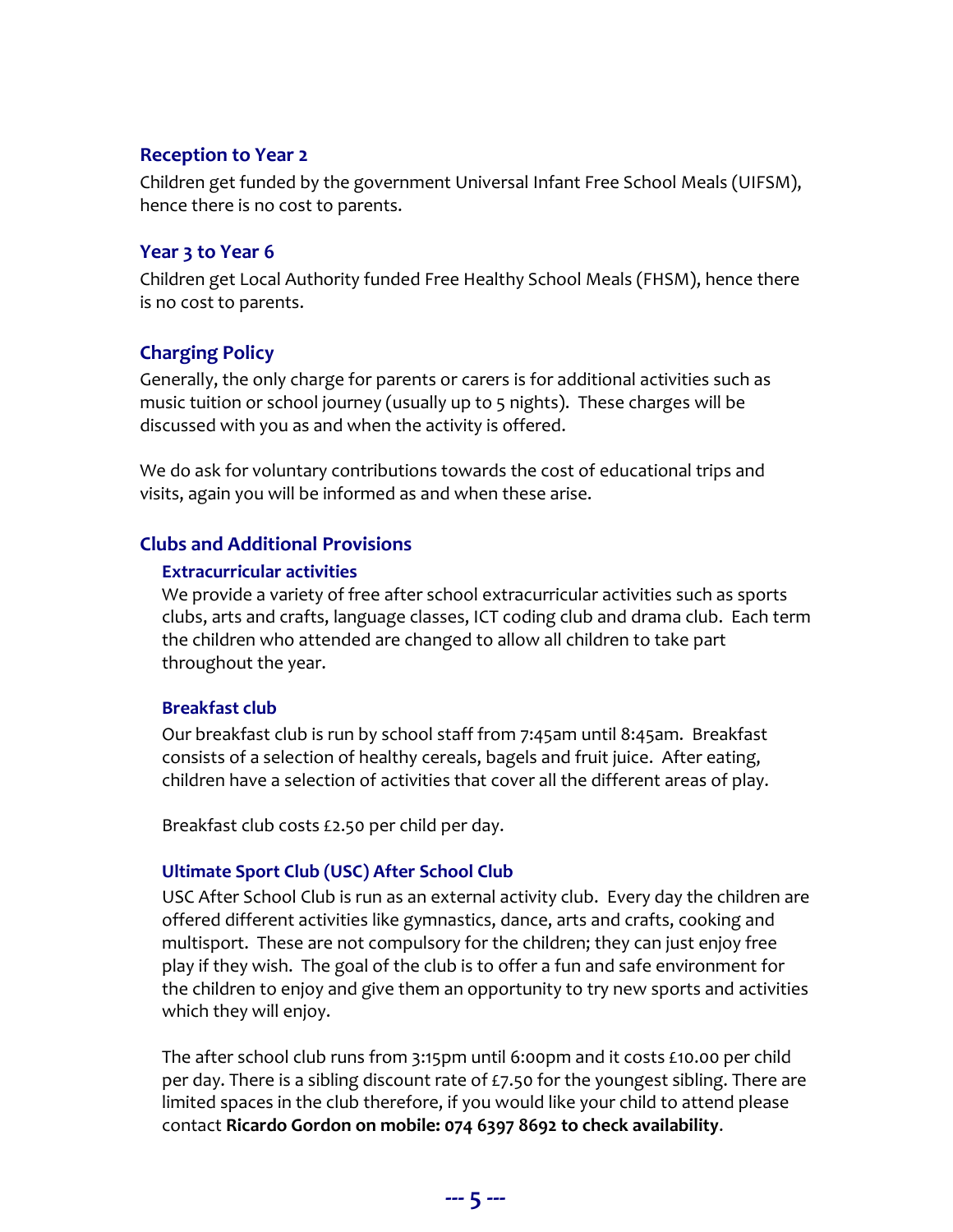#### **Homework (Independent Learning)**

Many parents value homework as a way of keeping in touch with what is happening in school. We call homework 'Independent Learning' and offer a menu of activities that could be completed at times to suit families and also link with the topics that are being taught at school.

Children are given an 'Independent Learning' book and information about the topic they are studying for the rest of this term. We will also send home suggestions for activities that children could undertake which will extend their learning and give you as parents the opportunity to support some research or activity at home which can be brought in to school at the end of the term. These activities will cover mathematics, writing and investigation and give children the chance to apply the knowledge they are learning at school. The 'Independent Learning' book will be brought to school regularly so that the teacher can see how the children are getting on and if there is any help that may be needed. At the end of each topic, we will have a celebration of their work. We want this to be an enjoyable activity.

Alongside this Independent Learning, we would also ask that children to read every night and practice their times tables regularly.

The Year 6 pupils will have a slightly different arrangement as they are preparing for the end-of-year tests but this will change after their SATs in May.

#### **Attendance and Punctuality**

At John Donne we are committed to ensuring that both Attendance and Punctuality are given a high priority in the life and ethos of our school. To do this we need the support of our families. The school day starts at 8:50am. Children are expected to be ready to enter school at 8:45am when the gates open. Children arriving at school after the close of the register will need to enter school through the office to inform a member of Staff of their arrival, who will record the lateness. If a child arrives late after 9:05am; it will be recorded as a late absence and counted as an Unauthorised Absence if no prior notice was given. The child's name will be recorded in the late book to comply with fire regulations.

If your child is going to be absent from school due to sickness; we would appreciate a call from you on the first morning of absence; leave a message on the school's voicemail or you can contact the school in person. Our School Office opens at 7:45am daily. To prevent the spread of infection amongst children, we would be grateful if they could be kept at home for 48hrs after any episode of vomiting or diarrhoea.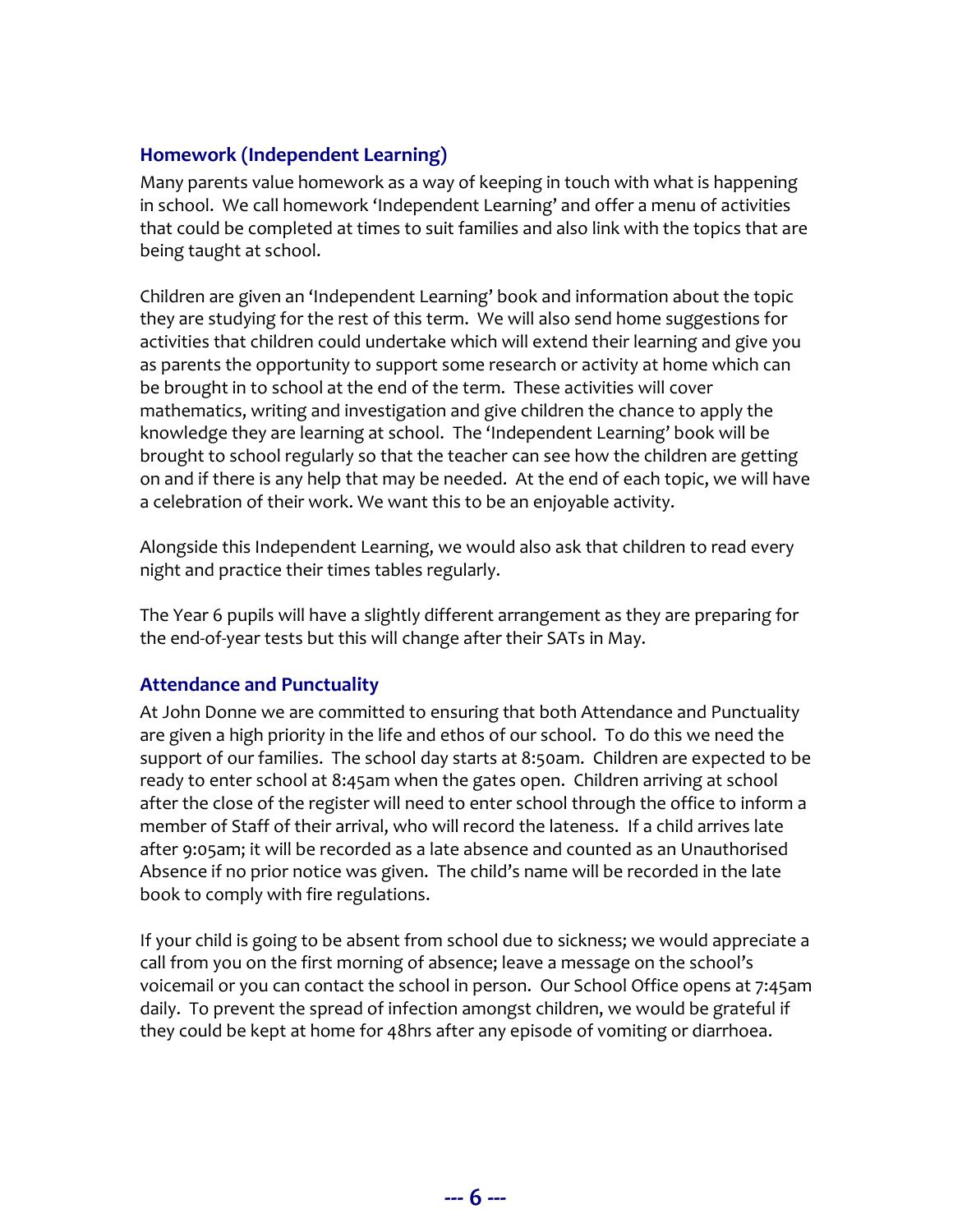We aim to reward excellent attendance and punctuality through praise and recognition for children who have consistently good records in either area. During assembly every Monday, classes are awarded rosettes for excellent punctuality and a cup is presented to the class with the highest attendance for the week before. Children who achieve 100% attendance at the end of the school year are presented with a 100% attendance badge in assembly.

## **Curriculum**

The school curriculum comprises all the learning and other experiences that a school offers its pupils.

The curriculum offered by John Donne will promote:

- the highest standards of achievement by all pupils, regardless of ability, ethnic origin, gender or social background;
- pupils' spiritual, moral, social and cultural development, preparing them for life as effective citizens, able to respond positively to the opportunities and challenges of a rapidly changing world;
- a commitment to lifelong learning.

In order to achieve these aims, schools should work in collaboration with pupils, parents and the community to provide a curriculum which:

- is sufficiently broad, balanced and flexible to develop pupils' knowledge, skills and understanding through learning programmes and experiences. These are appropriate to their ages and abilities, regardless of their gender, ethnic or social background and taking account of any talents and Special Educational Needs (SEN);
- provides children in the Foundation Stage (ages 3-5) with a wide range of planned activities and experiences which help them to develop and make progress towards meeting the Early Learning goals;
- satisfies the requirements of legislation relating to the National Curriculum and Religious Education (RE), ensuring that sufficient time is allowed for all aspects of the Curriculum and the development of essential skills especially literacy, numeracy, computing and science;
- engages learners and provides for continuity of experiences and progression within, between and beyond the key stages and promotes lifelong learning;
- promotes pupils' self-esteem, self-knowledge and self-confidence and challenges them to achieve the highest standards, taking account of ability and aptitude;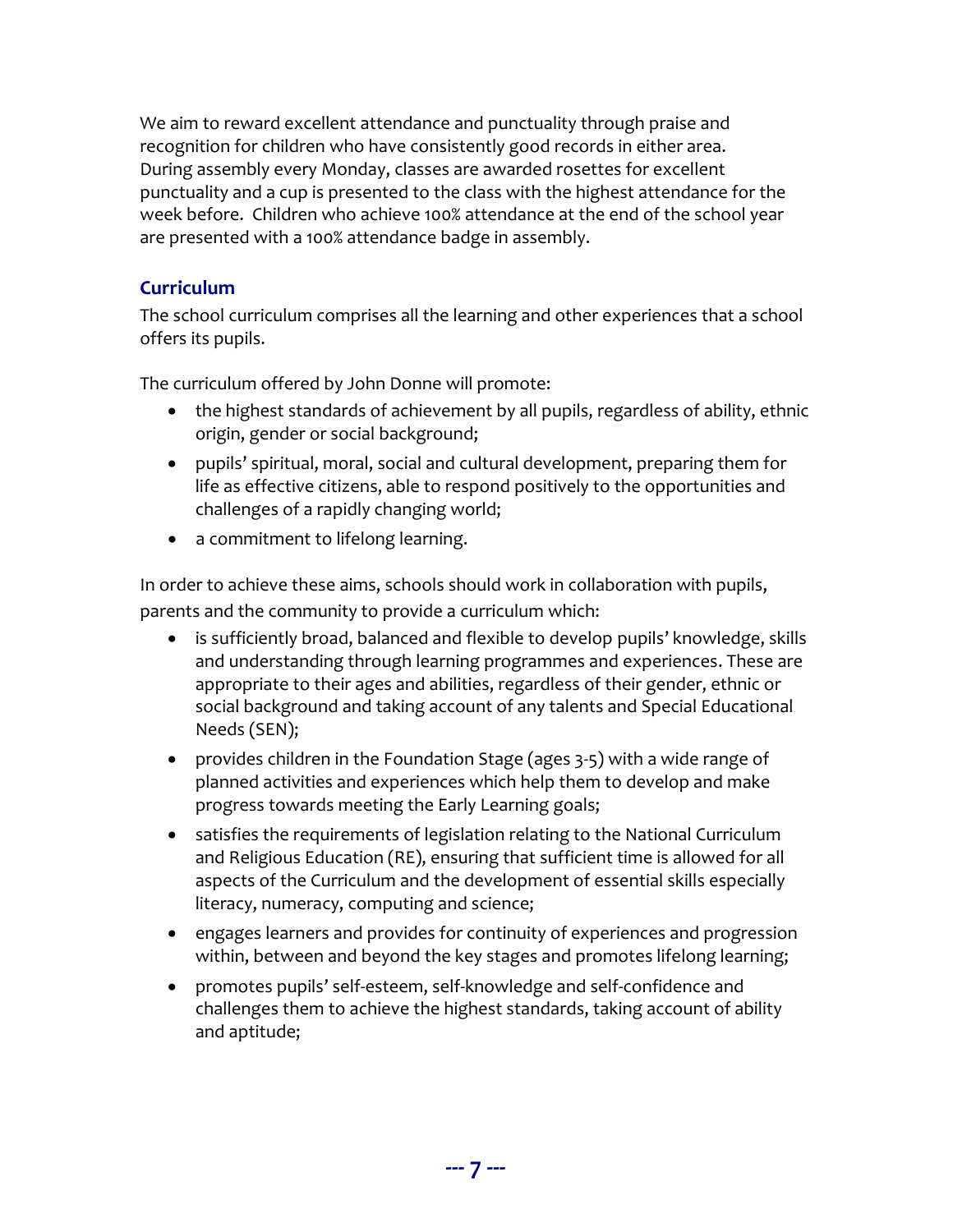- offers opportunities to assess the progress and attainment of each pupil to determine whether learning objectives and any agreed targets have been achieved and what should be the next steps in learning;
- includes a means of recording the progress and attainment of each pupil and reporting these to parents and pupils, and informing parents and the community about the achievements of schools;
- prepares pupils for the responsibilities and opportunities that arise throughout life in a democratic, multicultural and technological society, including tolerance and harmony between different cultural traditions;
- extends knowledge, experience, imagination and understanding in ways which develop creative, critical and analytical capabilities combined with an awareness of moral values and a capacity for the enjoyment of learning;
- develops positive attitudes and qualities through spiritual awareness and aesthetic appreciation;
- fosters respect for the environment and an understanding of the ways in which human activity can affect the local, regional, national and global environment;
- encourages children to accept responsibility for their behaviour, show initiative and understand how they can contribute positively to the lives of others;
- promotes equality of opportunity, develops understanding of and respect for the rights and views of others which emphasises the value of personal relationships based on mutual respect;
- promotes the importance of healthy living;
- works in partnership with the family, the business community and society at large, leading to an appreciation of the value of co-operative sustainable development and the rights and responsibilities of being a citizen;
- prepares pupils for the next stage of learning;
- promotes pupils' understanding of their roles as members of the school, local, national and international communities;
- develops a deep understanding of what is right and what is wrong, and a respect of the civil and criminal laws of England;
- enables pupils to acquire a broad general knowledge of and respect for public instructions and services in England.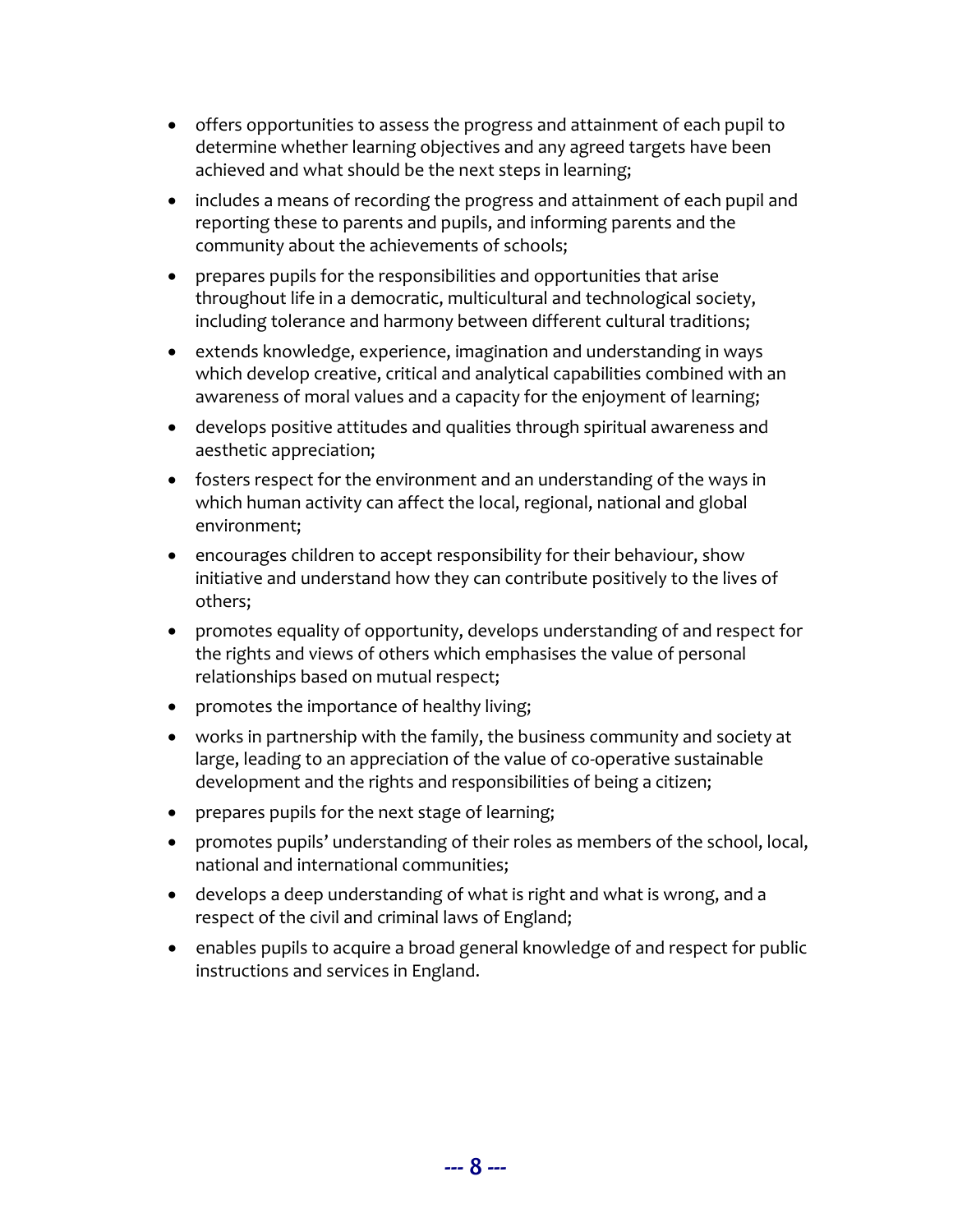## **Phonics and reading**

We have devised our own programme to teach phonics based on 'Letters and Sounds'. The approach helps pupils to link practical learning with the theory of phonics:

[http://www.theguardian.com/teacher-network/teacher-blog/2013/jul/05/teaching](http://www.theguardian.com/teacher-network/teacher-blog/2013/jul/05/teaching-phonics-reading-writing)[phonics-reading-writing.](http://www.theguardian.com/teacher-network/teacher-blog/2013/jul/05/teaching-phonics-reading-writing)

#### **Sex and relationships education**

Elements of our sex and relationships education are taught in Science and Personal Social Health Education (PSHE) lessons. A specific programme for sex and relationships education is delivered to children from Reception to Year 6. Parents and carers are invited to an information meeting to discuss the sex and relationships education policy and have the right to withdraw their child from PSHE element of these lessons if they wish to do so.

#### **Religious Education and assemblies**

The religious beliefs of all members of our school community are valued and respected. We teach RE according to the Southwark agreed syllabus.

Assemblies, although broadly Christian in nature as required by law, also reflect the range of beliefs in our school and celebrate major festivals and important dates. We also celebrate the successes and achievements of our children. Parents have the right to withdraw their children from RE assemblies. Please let the school know in writing if you wish to exercise this right.

#### **Special Educational Needs and Inclusion**

If you think your child has Special Education Needs, you need to let us know when you enroll them.

We fully implement the SEN Code of Practice that sets out how the needs of most children should be met in inclusive mainstream settings.

The school's policy on supporting children with Special Educational Needs is available from the school.

There is provision of information for pupils with a disability; this is currently provided by offering one-to-one explanations to pupils and their parents. If necessary, information can be made available in a range of formats.